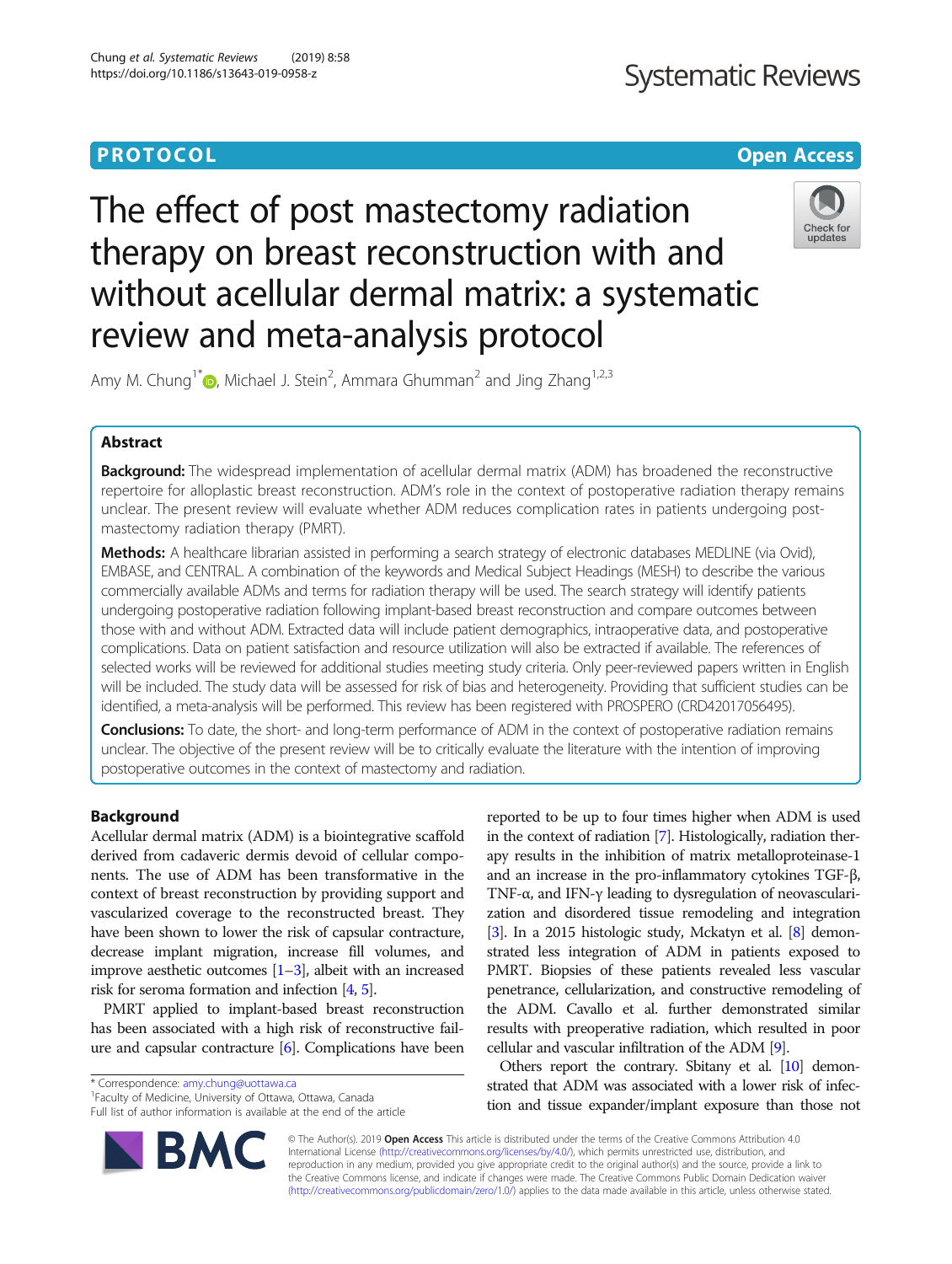using it. Similarly, Peled et al. [\[11](#page-3-0)] demonstrated that the increased coverage ADM provides lead to a lower rate of expander-implant failure after PMRT compared to partial coverage. Another study evaluating pre-reconstruction radiation found no difference in complication rates with ADM use [\[12](#page-3-0)–[14\]](#page-3-0).

To date, it is clear that no consensus exists with respect to the use of ADM in the context of one or two stage alloplastic breast reconstruction. The objective of the present study is to compare postoperative outcomes between patients with and without ADM in the context of preoperative and postoperative radiation.

## **Methods**

## Search strategy

A detailed literature search will be conducted of the electronic databases MEDLINE (via Ovid), EMBASE, and CEN-TRAL from inception to present. A combination of the keywords and Medical Subject Headings will be used including "Acellular Dermis," "AlloDerm," "Regenerative Tissue Matrix," "DermACELL," "Flex HD," "DermaMatrix," "Allo-Max," "SurgiMend," "Radiation Oncology," "Radiotherapy," "Irradiation," "Breast," and "Mammoplasty." The search strategy will be performed by two independent reviewers and compared for consistency (AC and AG). The references of selected works will be assessed by each reviewer to identify additional articles that meet inclusion criteria.

#### Study criteria

The types of study to be included are randomized control trials, quasi-randomized studies, cohort studies, case-control, and case series. The gray literature will be searched using the FDA database, [ClinicalTrials.gov,](http://clinicaltrials.gov) and ProQuest Dissertations. Peer-reviewed papers written in English will be included and other languages if translation was provided. Publications involving animal subjects and case-series of less than 10 patients will be excluded. Inclusion criteria consist of female patients 18 years of age or older who underwent alloplastic breast reconstruction and radiation therapy. The primary exposure is ADM use, and studies should compare reconstructions with and without ADM. Specifically, we will not include studies in which all patients were reconstructed with ADM and in which the groups were compared based on radiation status. Table 1 outlines the structure of the study inclusion criteria. The primary outcome of interest is reconstruction failure defined as implant loss. Data on postoperative complications such as infection, seroma, hematoma, dehiscence, capsular contracture, and skin necrosis as defined in Table 2 will be collected and analyzed separately. Lastly, patient-reported outcomes will be included when available using the BREAST-Q questionnaire.

|                   |  |  | <b>Table 1</b> PICO format of studies for inclusion in the structured |  |  |
|-------------------|--|--|-----------------------------------------------------------------------|--|--|
| literature review |  |  |                                                                       |  |  |

| Population   | Women > 18 years of age undergoing implant-based<br>breast reconstruction AND radiation therapy |
|--------------|-------------------------------------------------------------------------------------------------|
| Intervention | ADM use in reconstructive surgeries                                                             |
| Comparison   | Reconstructions performed without ADM                                                           |
| Outcome      | Reconstruction failure                                                                          |

#### Screening

Search results will be entered into the latest version of EndNote (Clarivate Analytics), and duplicates will be removed. The search results will be screened by two independent reviewers (AC and AG) in a two-stage process, first, based the title and abstract, and second as a review of the full article. Disagreements will be resolved by consulting a third, more senior reviewer. The justification for exclusion from the review will be documented.

## Data extraction

This literature review will be conducted in accordance with the PRISMA-P statement to ensure comprehensiveness and transparency [[15\]](#page-3-0). Data will be extracted using predesigned forms. In the event of missing data, the corresponding author of the study will be contacted (Additional files [1](#page-2-0) and [2\)](#page-2-0).

#### Data analysis

The program Review Manager (RevMan) 5.1 will be used for data analysis and to tabulate the findings. The unit of analysis will be by patient as opposed to by breast. For studies reporting outcomes by breast, the data will be converted to reflect the complications by patient where possible. Breast reconstruction reflects a heterogenous population based on whether it was immediate or delayed and one or two stages. The analysis will seek to group studies with the same reconstructive timing and stages together. The primary outcome will be reconstruction failure. Data will be analyzed and grouped based on study design. The

|  |  | Table 2 Definition of postoperative complications |  |
|--|--|---------------------------------------------------|--|
|--|--|---------------------------------------------------|--|

| Complication                                 | Definition                                                                                                |
|----------------------------------------------|-----------------------------------------------------------------------------------------------------------|
| Superficial surgical site<br>infection (SSI) | Infection at the surgical site requiring<br>oral antibiotics                                              |
| Deep superficial site<br>infection (SSI)     | Infection at the surgical site requiring<br>intravenous antibiotics                                       |
| Seroma                                       | A collection of clear fluid in the breast                                                                 |
| Hematoma                                     | A collection of blood in the breast                                                                       |
| Dehiscence                                   | Opening of the wound along the<br>surgical incision                                                       |
| Capsular<br>contracture                      | The formation of disruptive scar formation<br>surrounding the implant capsule<br>of Baker Grade III or IV |
| Skin necrosis                                | Cell death of the mastectomy flap or skin<br>surrounding the surgical site                                |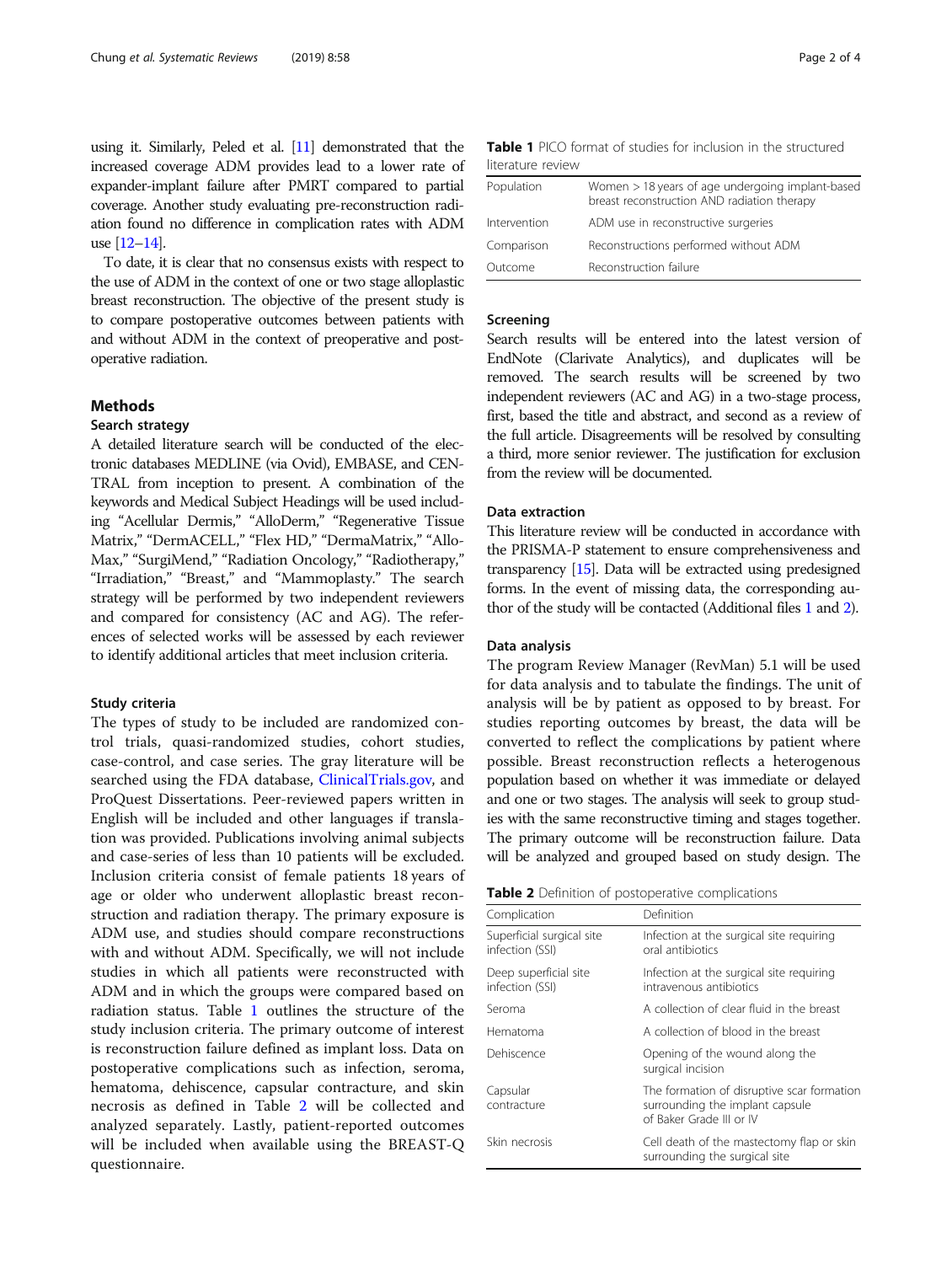<span id="page-2-0"></span>study outcomes will be reported as proportions and analyzed using odds ratios (OR). We will evaluate reconstruction failure and specific complications where applicable. Data will be summarized using Forest plots. The  $I^2$  test will be used to evaluate statistical heterogeneity [\[16](#page-3-0)]. If there is low-moderate heterogeneity detected ( $l^2$  < 50%), we will perform a fixed-effects meta-analysis [\[17](#page-3-0)]. The Mantel-Haenszel method will be used to compute a weighted odds ratio. If there is substantial heterogeneity ( $l^2$  > 50%) or clinical heterogeneity, we will attempt to determine explanations for this and will apply a random-effects model for analysis [\[18](#page-3-0)] A sensitivity analysis will be performed by removing trials that are outliers, in order to determine the degree to which the overall outcomes were influenced by contributions to the heterogeneity. Given the multitude of reconstructive options available to breast cancer patients, we anticipate considerable heterogeneity among the studies.

Publication bias will be assessed graphically using a funnel plot where the treatment effect is plotted against a measure of study size [\[19](#page-3-0)]. Individual, randomized studies will be assessed by the reviewers using the Cochrane Risk of Bias tool [24] [[20\]](#page-3-0). Non-randomized studies will be assessed using the Risk Of Bias In Non-randomized Studies-of Interventions (ROBINS-I) Tool [[21\]](#page-3-0). Each outcome will be assigned a GRADE score. The ability to perform a meta-analysis will depend on the number of articles identified from the search.

#### Limitations

The present review is limited by the heterogeneity in the literature given the variation in radiation timing and multitude of reconstructive options available to women. Furthermore, as our search was limited to radiated patients it is possible to miss data if the data on ADM and radiation is part of a subanalysis of a larger study.

# **Discussion**

Since its introduction in 1994, it has become clear that ADM has made a significant positive impact on patients undergoing alloplastic breast reconstruction. Despite this, the full scope of its performance, particularly in the context of radiation, remains unclear. The present review hopes to determine the effect of ADM on outcomes in patients who underwent immediate breast reconstruction and radiation therapy.

#### Conclusions

The present review will help inform guidelines regarding the use of ADM in patients receiving preoperative and postoperative radiation.

### Additional files

[Additional file 1:](https://doi.org/10.1186/s13643-019-0958-z) Search Strategy for electronic database search of MEDLINE (via Ovid), EMBASE and CENTRAL. (DOCX 15 kb) [Additional file 2:](https://doi.org/10.1186/s13643-019-0958-z) PRISMA-P Checklist for study. (DOCX 9 kb)

#### Abbreviations

ADM: Acellular dermal matrix; PMRT: Post mastectomy radiation therapy; PRISMA-P: Preferred Reporting Items for Systematic Reviews and Meta-Analysis Protocol

#### Acknowledgements

The authors would like to thank Risa Shorr, Librarian at The Ottawa Hospital, for her assistance with designing the search strategy.

#### Funding

None.

#### Availability of data and materials

Not applicable.

#### Authors' contributions

JZ conceived the study concept and is the guarantor of the study data. AC with the assistance of Risa Shorr developed the search strategy. AC, AG, MS, and JZ contributed to selecting study inclusion/exclusion criteria and study design. AC and AG developed analysis and meta-analysis design. AC and AG will review the papers for inclusion in the review with disagreements resolved by MS and JZ. All authors contributed to the writing and review of the final manuscript. All authors read and approved the final manuscript.

#### Ethics approval and consent to participate

Not applicable.

#### Competing interests

The authors declare that they have no competing interests.

#### Publisher's Note

Springer Nature remains neutral with regard to jurisdictional claims in published maps and institutional affiliations.

#### Author details

<sup>1</sup> Faculty of Medicine, University of Ottawa, Ottawa, Canada. <sup>2</sup> Division of Plastic and Reconstructive Surgery, Univeristy of Ottawa, Ottawa, Ontario, Canada. <sup>3</sup>Department of Surgery, The Ottawa Hospital - Civic Campus, 1053 Carling Avenue Box 213, Ottawa, ON K1Y 4E9, Canada.

#### Received: 29 November 2017 Accepted: 22 January 2019 Published online: 21 February 2019

#### References

- 1. Macadam SA, Lennox PA. Acellular dermal matrices: use in reconstructive and aesthetic breast surgery. Can J Plast Surg. 2012;20(2):75–89.
- 2. Ho G, Nguyen TJ, Shahabi A, Hwang BH, Chan LS, Wong AK. A systematic review and meta-analysis of complications associated with acellular dermal matrix-assisted breast reconstruction. Ann Plast Surg. 2012;68(4):346–56.
- 3. Salzberg CA. Nonexpansive immediate breast reconstruction using human acellular tissue matrix graft (Alloderm). Ann Plast Surg. 2006;57(1):1–5.
- 4. Chun YS, Verma K, Rosen H, Lipsitz S, Morris D, Kenney P, Eriksson E. Implant-based breast reconstruction using acellular dermal matrix and the risk of postoperative complications. Plast Reconstr Surg. 2010;125(2):429–36.
- 5. Parks JW, Hammond SE, Walsh WA, Adams RL, Chandler RG, Luce EA. Human acellular dermis versus no acellular dermis in tissue expansion breast reconstruction. Plast Reconstr Surg. 2012;130(4):739–46.
- 6. Ricci JA, Epstein S, Momoh AO, Lin SJ, Singhal D, Lee BT. A meta-analysis of implant-based breast reconstruction and timing of adjuvant radiation therapy. J Surg Res. 2017;218:108–16.
- 7. Mitchell RE. Porcine cellular dermis–assisted breast reconstruction: influence of adjuvant radiotherapy on complications and outcomes. Plastic and Reconstructive Surgery Global Open. 2013;1(8):e77.